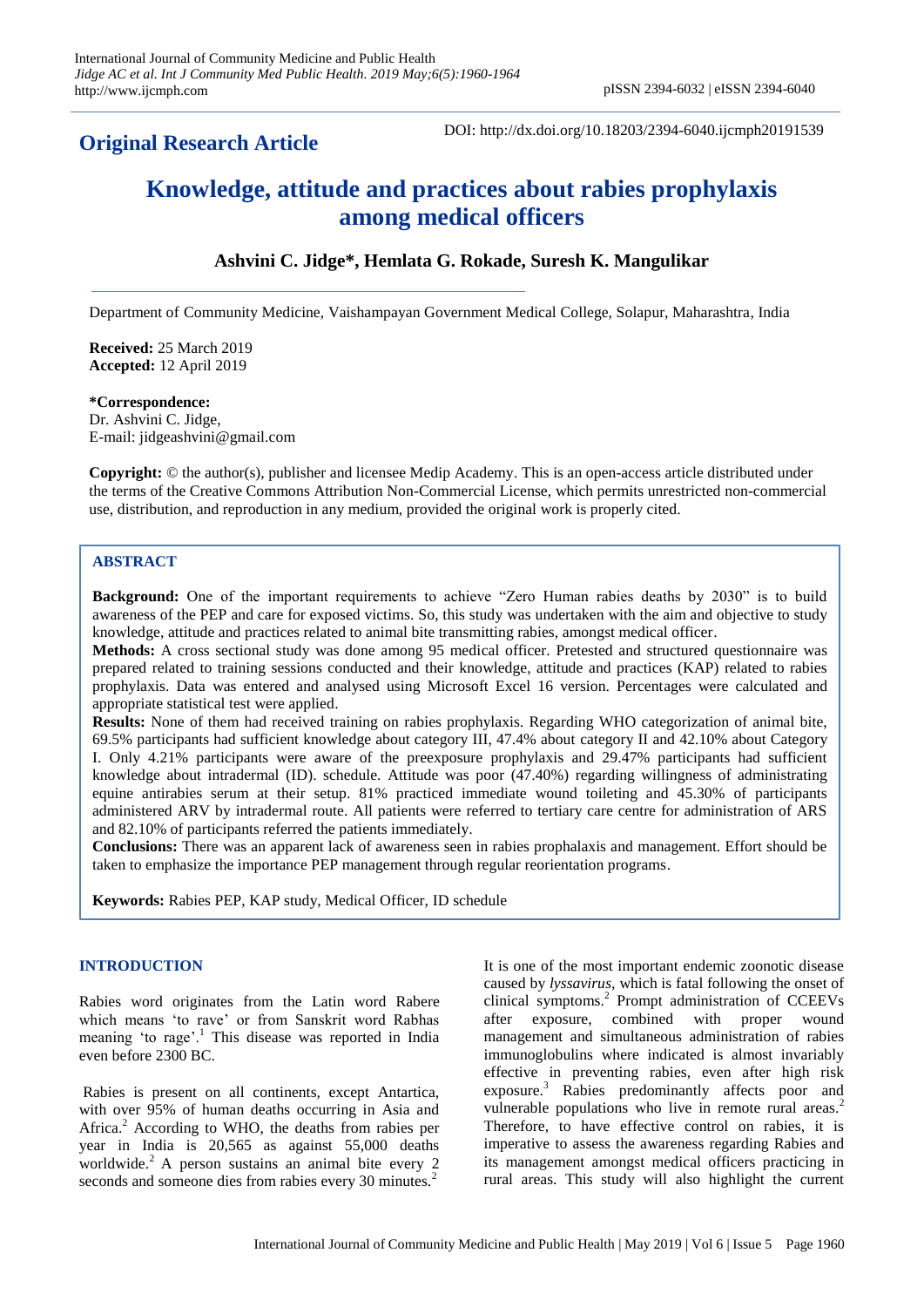scenario of health services imparted to animal bite patients. So this study was undertaken with the aim and objective to study knowledge, attitude and practices related to animal bite transmitting rabies, amongst medical officer practicing in rural areas of western Maharashtra.

# **METHODS**

#### *Study design*

Descriptive, cross sectional study.

## *Sampling frame*

All medical officers working in primary health centres (PHCs) in the western Maharashta District.

# *Sample size*

Medical officers who had attended monthly meeting at district training center i.e. 95.

# *Study period*

3 months i.e.  $1^{\text{st}}$  November 2016 to  $31^{\text{st}}$  January 2017.

Prior permission of the DHO was taken. List of all Medical Officers was retrieved from District health office of Solapur district. After gaining the approval of institutional ethical committee the study was commenced. The study was conducted during the monthly meeting of all the medical officers. The study was explained to them. They were also informed that the personal information will be kept anonymous. After informed consent, only willing medical officers were included in the study and those who were absent were excluded from the study. There were 95 medical officers who participated in the study. All were distributed with the questionnaire at the same time and were instructed to fill the proforma in the allotted time. They were observed by our team to avoid any manipulation in attempting the questionnaire.

Pretested and structured questionnaire was prepared related to their training sessions on Rabies and regarding knowledge, attitude and practices (KAP) related to rabies prophylaxis. To assess knowledge the participants (medical officers) were asked about the route of transmission of rabies virus, classification and management of animal bite cases, intradermal (ID) and intramuscular (IM) and pre-exposure schedules and doses and site of administration was asked.

Participants who were able to give above information according to National guidelines for rabies prophylaxis or WHO guidelines were considered to have sufficient knowledge and rest were considered to have insufficient knowledge.3,4

#### *Statistical analysis*

The data collected were entered into excel sheet and analysed using SPSS (Statistical Package for Social Sciences) version 16. The frequency tables for all collected variables were computed. Appropriate statistical test applied wherever required.

# **RESULTS**

There were 95 doctors who participated in this study. None of them had received any training or attended CME on Rabies in their tenure of service.

There were 62 (65.26%) participants who were aware that rabies is 100% fatal and 41 (43.15%) knew it was preventable by proper post-exposure vaccination.

Almost all participants 95 (100%) knew that dog bite and cat bite can transmit rabies disease whereas 92 (96.84%) mentioned wild animals, 72 (75.78%) mentioned pet animals like cow, goat etc. and 63 (66.31%) mentioned unboiled milk consumption as a source of transmission of rabies virus.



# **Figure 1: Correct knowledge about transmission of rabies.**

There was high level of awareness regarding transdermal route of transmission of rabies in 71 (74.7%) followed by transmucosal 64 (64.2%) and organ transplant 25 (27%), aerosol 16 (16.8%) (Figure 1).



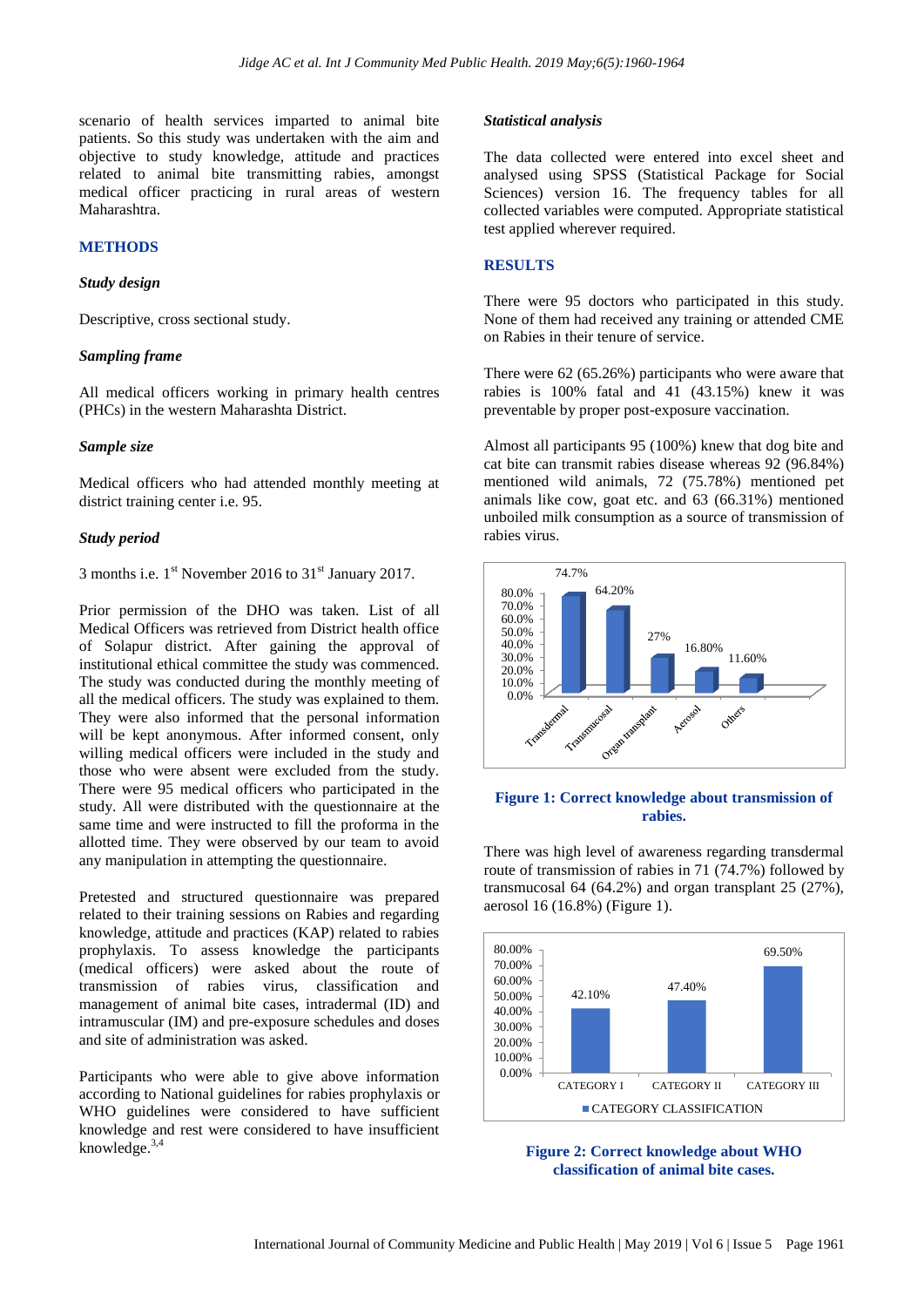There were 66 (69.5%) participants who had knowledge about category III, 45 (47.4%) about category II classification and 40 (42.10%) about category I classification (Figure 2).



#### **Figure 3: Correct knowledge regarding WHO category wise treatment against animal bite.**



**Figure 4: Awareness regarding pre-exposure schedule of animal bite.**

Figure 3 shows that majority of the participants 86 (90.5%) had sufficient knowledge to manage Category III wounds whereas only 53 (55.80%) knew about Category II and 40 (42.10%) knew about category I management.

There were only 4 (4.21%) participants who were aware of the preexposure prophylaxis.





Figure 5 shows that, there were only 28 (29.47%) participants who had knowledge about ID schedule whereas 46 (48.42%) were aware about IM schedule for post-exposure prophylaxis. Very few participants 10 (10.53%) had right knowledge about re-exposure vaccination.



# **Figure 6: Attitude of medical officers regarding rabies prophylaxis.**

It was observed that (Figure 6), majority of the participants 91 (95.8%) had positive attitude towards conducting health education campaign, 89 (93.7%) participants were positive towards counselling of the patients and 78 (82.10%) acceptance for intradermal schedule for postexposure prophylaxis. Whereas less than half of the participants i.e. 45 (47.40%) were willing to administer injection equine antirabies serum at their setup.

There were only 77 (81%) of participants who practiced immediate wound toileting. Not a single participant administered Equine ARS to patients at their health care facility. All patients were referred to the tertiary care hospital. There were only 78 (82.10%) of participants who referred the patients immediately for administration of Equine ARS.



# **Figure 7: Rabies prophylaxis practices carried out at PHC level.**

It was observed that only 43 (45.30%) of participants administered ARV by intradermal route as against 53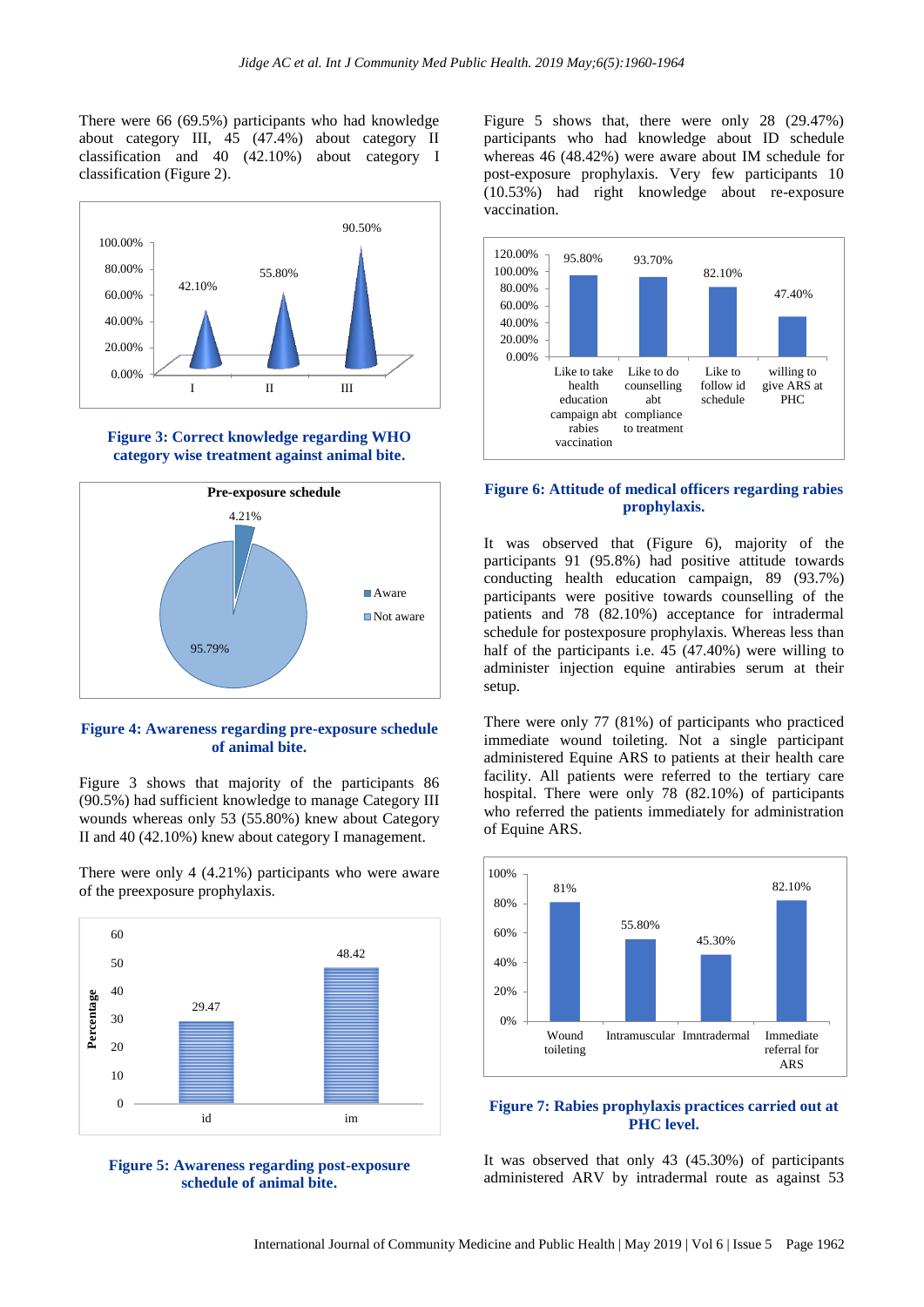(55.80%) still followed intramuscular schedule (Figure 7).

# **DISCUSSION**

The effectiveness of the rabies prevention and control program can be achieved if the public health expert"s capacity on prevention and management is enhanced through CME or reorientation program. In our study, none of the participants received any training on rabies PEP.

In our study, regarding categorization of animal bite according to WHO, it was found that 65.5% participants had right knowledge of category III whereas only 47.4% and 42.1% had right knowledge about category II and I respectively. Even Ravish et al found that 61% participants had right knowledge regarding categorization of animal bite.<sup>6</sup>

There were 95.5% participants who had right knowledge regarding category III wound management whereas only 58.8% and 42.10% participants had knowledge regarding management of category II and category I respectively.

In our study there were only 4.21% participants who were aware about schedule for pre-exposure prophylaxis which was comparable with Bhalla et al (4%) whereas Singh et al and Nayak et al found better knowledge about preexposure prophylaxis which was 32% and 21% respectively. $5-7$ 

In our study it was observed that 81% participants practiced immediate cleaning of wound, while Bhalla et  $a1<sup>5</sup>$  reported 95% which was higher as compared to our study whereas and Nayak et al reported only 66.6% and Singh et al<sup>6</sup> reported only  $47\%$ .<sup>7</sup> Animal experiments have shown that local wound treatment can reduce the chances of developing rabies by up to  $80\%$ .<sup>8</sup> So, it is important that 100% health workers should give prompt and appropriate wound toileting procedure as described by WHO. $4$ 

Our study found out that 29.47% and 48.42% participants were aware about ID and IM post-exposure prophylaxis schedule respectively. The awareness regarding i.m schedule was almost comparable with Nayak et al (42 percent) while it was 39% in Singh et al and 24% Bhalla et al. $5-7$ 

In our study 10 (10.53%) participant had right knowledge about re-exposure vaccination but none mentioned practicing it while Ravish et al in his study mentioned that 68.90% participants practiced giving re-exposure vaccination.

It was found that attitude of participants was good regarding conducting IEC activities to increase community awareness on rabies prophylaxis (95.8%), regarding proper counselling and compliance to treatment (93.7%) and willingness to practice id schedule (82.1%) but only 47.4% were willing to give ARS at their center.

Prompt PEP following severe exposures is 100% effective in preventing rabies.<sup>4</sup> But this study reveals that almost 82.1% participants referred animal bite cases to tertiary care center. So to prevent delay in treatment and loss to follow up they should be motivated to administer ARS at their center. This will also reduce the out of pocket expenditure of patients.

There was 81% of practitioner who advised immediate wound toileting. There were 55.8% who practiced IM schedule. In our study only 45.3% participants practiced ID schedule. Treating rabies exposure in Africa or Asia where the average daily income may be as low as one dollar per person can represent catastrophic financial burden. The average cost of PEP rabies is 49 dollars in Asia.<sup>10</sup> Therefore it is advisable to use ID regimen as it is cost effective as compared to IM schedule.

# **CONCLUSION**

The study suggests that, there was an apparent lack of awareness among the medical officers regarding epidemiology of the disease, appropriate categorization and management of animal bites transmitting rabies.

They should be motivated for administrating of ARS immediately at their health center and practice cost effective ID regimen.

The WHO envisions elimination of human dog mediated rabies deaths by 2030. To achieve this, it is of utmost important that the practitioners are trained adequately to control and prevent the disease. Therefore, effort should be taken to emphasize the importance PEP management through regular reorientation programs and continued medical education amongst them..

# *Funding: No funding sources*

*Conflict of interest: None declared Ethical approval: The study was approved by the Institutional Ethics Committee*

# **REFERENCES**

- 1. Leung AKC, Davis HD, Hon KLE. Rabies: Epidemiology, pathogenesis, and prophylaxis. Advances in Therapy. 2007;24(6):1340-7.
- 2. WHO. Available at: https://www.who.int/newsroom/fact-sheets/detail/rabies. Accessed on 3 June 2018.
- 3. National Rabies Control Programme; National Guidelines On Rabies Prophylaxis: 2015.
- 4. WHO Expert Consultation on Rabies 1012. 2018: 47.
- 5. Bhalla S, Mehta JP, Singh A. Knowledge and practices among general practitioners of Jamnagar